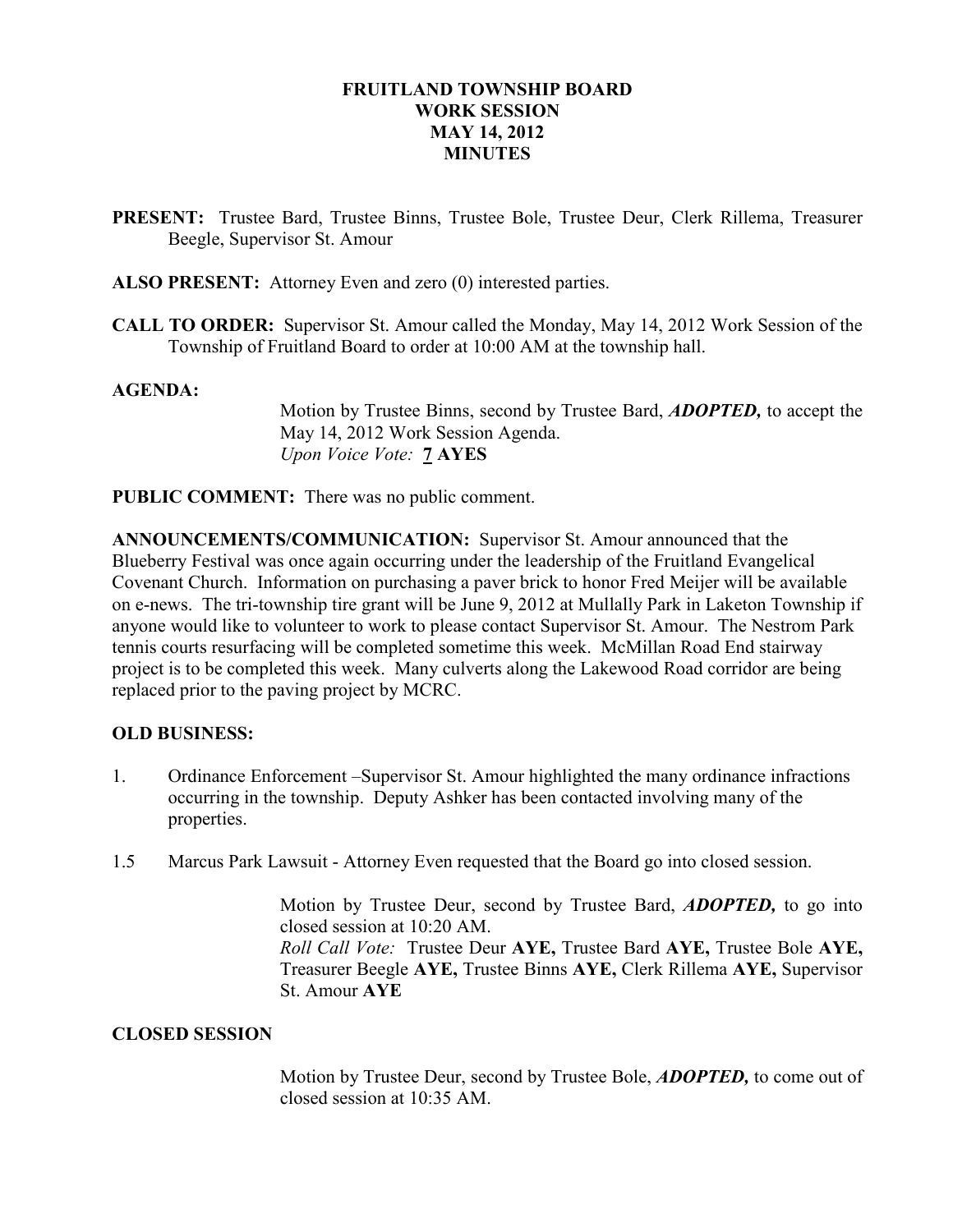# FRUITLAND TOWNSHIP MAY 14, 2012 WORK SESSION MINUTES

Roll Call Vote: Trustee Deur AYE, Trustee Bard AYE, Trustee Bole AYE, Treasurer Beegle AYE, Trustee Binns AYE, Clerk Rillema AYE, Supervisor St. Amour AYE

- 2. Civil Infractions (Fee Schedule) Attorney Even prepared a proposed schedule to be reviewed by both the Zoning Administrator and Building Official. The schedule will be reviewed at the June work session.
- 3. Life Ring Option Supervisor St. Amour was tasked to solicit quotes for a life ring alarm system at the Channel. He received two quotes ranging from approximate \$5000.00 - \$12,000.00. Currently our maintenance supervisor is checking the life ring status 2-3 days per week. In prior years, it was the responsibility of the curator. Attorney Even stated that we are at risk by not checking everyday. A motion will be prepared for the Monday regular meeting.

## NEW BUSINESS:

- 1. Health Insurance Supervisor St. Amour stated that our health insurance coverage with NIPPON will be terminated at the end of the month due to only having one participant. It was suggested by our agent that we write a letter of extension. Supervisor St. Amour will prepare a letter of extension.
- 2. Township Hall Friday Office Hours Supervisor St. Amour stated that hours would remain status quo unless requests from residents once the summer season arrives is requested. The hours for the township hall are Monday – Thursday 8:00 AM – 4:00 PM and Friday 8:00 AM – Noon.
- 3. Planning Special Land Uses Trustee Deur stated that two public hearings were held at the May Planning Commission Meeting. Both hearings were for blueberry farms. The Commission recommended by motion that the Township Board approves both Special Land Uses. A motion will be prepared for the Monday Regular meeting.
- 4. 4206 Duck Lake Road Supervisor St. Amour stated that the well at the Fire Station #2 was in need of repair. He called for a promise to vote for the repair done by Meyer Well Drilling. A motion will be prepared for the Monday Regular meeting to authorize payment in the amount of \$620.20. Supervisor St. Amour also received a request from the White Lake Fire Authority for crushed asphalt to fill several deep holes in the parking lot. The Board discussed and instructed Supervisor St. Amour to advise the WLFA to seek their own quotes for payment by them.
- 5. MCRC Road End Agreement Supervisor St. Amour received the road end agreements for the township to place a portable restroom/garbage receptacle at Scenic Drive Road End and garbage receptacle at Nestrom Road End. The Board of Trustees instructed Supervisor St. Amour to sign both agreements.
- 6. Policies & Procedures/Employee Handbook Supervisor St. Amour stated that the policies and procedures/employee handbook should be reviewed again. Any changes, additions or